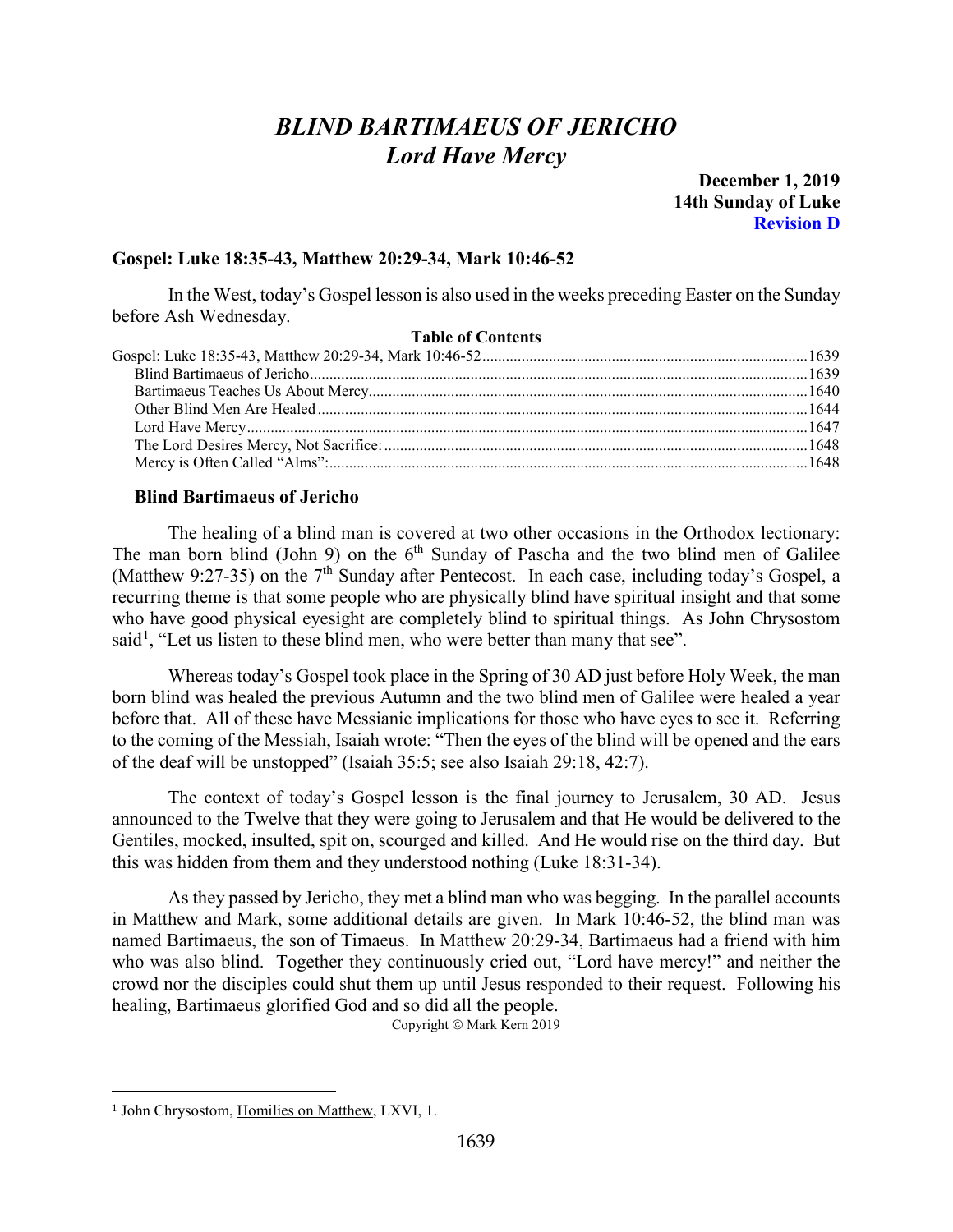## <span id="page-1-0"></span>**Bartimaeus Teaches Us About Mercy**

Bartimaeus and his friend together continuously cried out, "Lord have mercy!" and neither the crowd nor the disciples could shut them up until Jesus responded to their request. Their persistence teaches us a lot about our relationship with God.

Cyril of Alexandria comments<sup>[2](#page-1-1)</sup> on the Faith of Bartimaeus by examining his use of the term Son of David. He stated that the blind men had some amazing insight into the identity of Christ.

"In what character then do they address to Him their prayer? Is it as to a mere man, according to the babbling of the Jews, who tried to stone Him with stones, saying in their utter folly, 'for a good work we stone You not, but for blasphemy; because that You being a man make Yourself God'? (John 10:33). But must not the blind men have understood that the sight of the blind cannot be restored by human means, but requires, on the contrary, a divine power, and an authority such as God only possesses? For with God nothing whatever is impossible. The blind men drew near to Him, therefore, as to the Omnipotent God; but how then did they call Him the Son of David? What therefore can one answer to this? The following is perhaps, as I think the explanation. As they had been brought up in Judaism, and were by birth of that race, the predictions contained in the Law and the Holy Prophets concerning Christ of course had not escaped their knowledge. They had heard in the Temple the chanting of that passage in the book of the Psalms: 'the Lord has sworn the truth to David, and will not reject it, that of the fruit of Your loins will I set upon Your throne' (Psalm 131:11). They knew also that the Prophet Isaiah had said, 'And there shall spring forth a shoot from the root of Jesse, and from his root shall a flower grow up (Isaiah 9:1). And again, this as well: 'Behold, a virgin shall conceive and bring forth a son, and they shall call His Name Emmanuel, which being interpreted is, God with us' (Isaiah 7:14, Matthew 1:23). As ones, therefore, who already believed that the Word, being God, had of His Own Will submitted to be born in the flesh of the holy virgin, they drew near to Him as to God, and said, 'Have mercy upon me, Son of David (Luke 18:38). For Christ bears witness that this was their state of mind in offering their supplication, by saying unto them, 'Your faith has saved you'" (Luke 18:42).

Cyril also pointed out that Bartimaeus:

- Referred to Jesus as Lord as well as Son of David (Luke 18:41)
- Asked Him to perform an act only God could do (Luke 18:41)
- Confessed his faith in spite of many rebukes (Luke 18:39)
- Glorified God following his healing (Luke 18:43).

John Chrysostom pointed out<sup>[3](#page-1-2)</sup> that Christ did not ask the blind men, "Do you believe?" as He had done with many others (e.g. Mark 5:36, 9:23, 11:22-24, John 11:40). Because their cry and their coming to Him was sufficient to make that obvious.

<span id="page-1-1"></span><sup>2</sup> Cyril of Alexandria, Commentary on Gospel of Luke, Chapter 18, Homily 123, Studion Publishers, 1983, p. 499.

<span id="page-1-2"></span><sup>3</sup> John Chrysostom, Homilies on Matthew, LXVI, 1.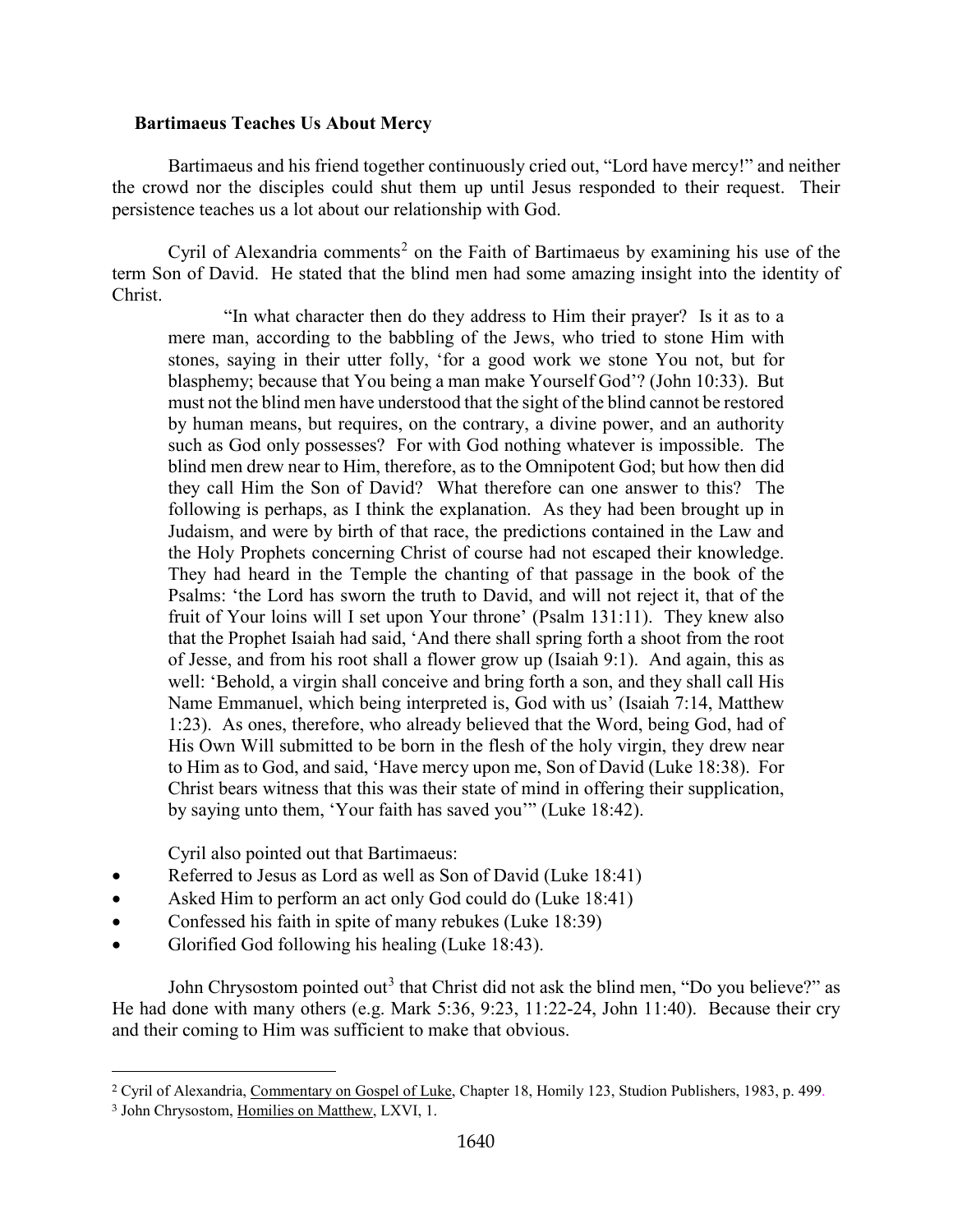John Cassian described<sup>[4](#page-2-0)</sup> the bounty of God and how it is actually shaped according to the capacity of man's faith. His aim is to draw mankind to salvation, but this can take different paths for different people. We hear the same words repeated, "Let it be done for you according to your faith". There are many different circumstances where these words appear in the Scriptures, as described below. The bottom line is that God grants His healing not according to the uniform power of His Majesty, but according to the measure of the faith in which He finds each one, or as He Himself has imparted it to each one

"God's 'judgments are unsearchable and His ways past finding out!' (Romans 11:33), by which He draws mankind to salvation. And this too we can prove by the instances of calls in the Gospels. For He chose Andrew and Peter and the rest of the apostles by the free compassion of His grace when they were thinking nothing of their healing and salvation (Mark 1:16-18). Zacchaeus, when in his faithfulness, he was struggling to see the Lord, and making up for his littleness of stature by the height of the sycamore tree, He not only received, but was actually honored by the blessing of His dwelling with him (Luke 19:2-9). Paul even against his will and resisting He drew to Him (Acts 9:1-6). Another He charged to cleave to Him so closely that when he asked for the shortest possible delay in order to bury his father, He did not grant it (Matthew 8:21-22). To Cornelius when constantly attending to prayers and alms, the way of salvation was shown by way of recompense. By the visitation of an angel he was bidden to summon Peter, and learn from him the words of salvation, whereby he might be saved with all his family (Acts 10:1-8). And so, the manifold wisdom of God grants with manifold and inscrutable kindness salvation to men; and imparts to each one according to his capacity the grace of His bounty. So that He wills to grant His healing not according to the uniform power of His Majesty, but according to the measure of the faith in which He finds each one, or as He Himself has imparted it to each one. For when one believed that for the cure of his leprosy the will of Christ alone was sufficient, He healed him by the simple consent of His will, saying: 'I am willing; be cleansed' (Matthew 8:3). When another prayed that He would come and raise his dead daughter by laying His hands on her, He entered his house as he had hoped, and granted what was asked of Him (Mark 5:22-43). When another believed that what was essential for his salvation depended on His command, and answered: 'Lord, I am not worthy that You should come under my roof. But only speak a word, and my servant will be healed' (Matthew 8:8). He restored to their former strength the limbs that were relaxed, by the power of a word, saying: 'Go your way; and as you have believed, *so* let it be done for you' (Matthew 8:13). To others hoping for restoration from the touch of His hem, He granted rich gifts of healing (Matthew 9:20-22). To some, when asked, He bestowed remedies for their diseases. To others He afforded the means of healing unasked: others He urged on to hope, saying: 'Do you want to be made well?' (John 5:6) To others when they were without hope He brought help spontaneously. The desires of some He searched out before satisfying their wants, saying: 'What do you want Me to do for you?' (Matthew 20:32). To another who knew not the way to obtain what he

<span id="page-2-0"></span><sup>4</sup> John Cassian, 3rd Conference of Abbot Chaeremon, II, xiii, 15.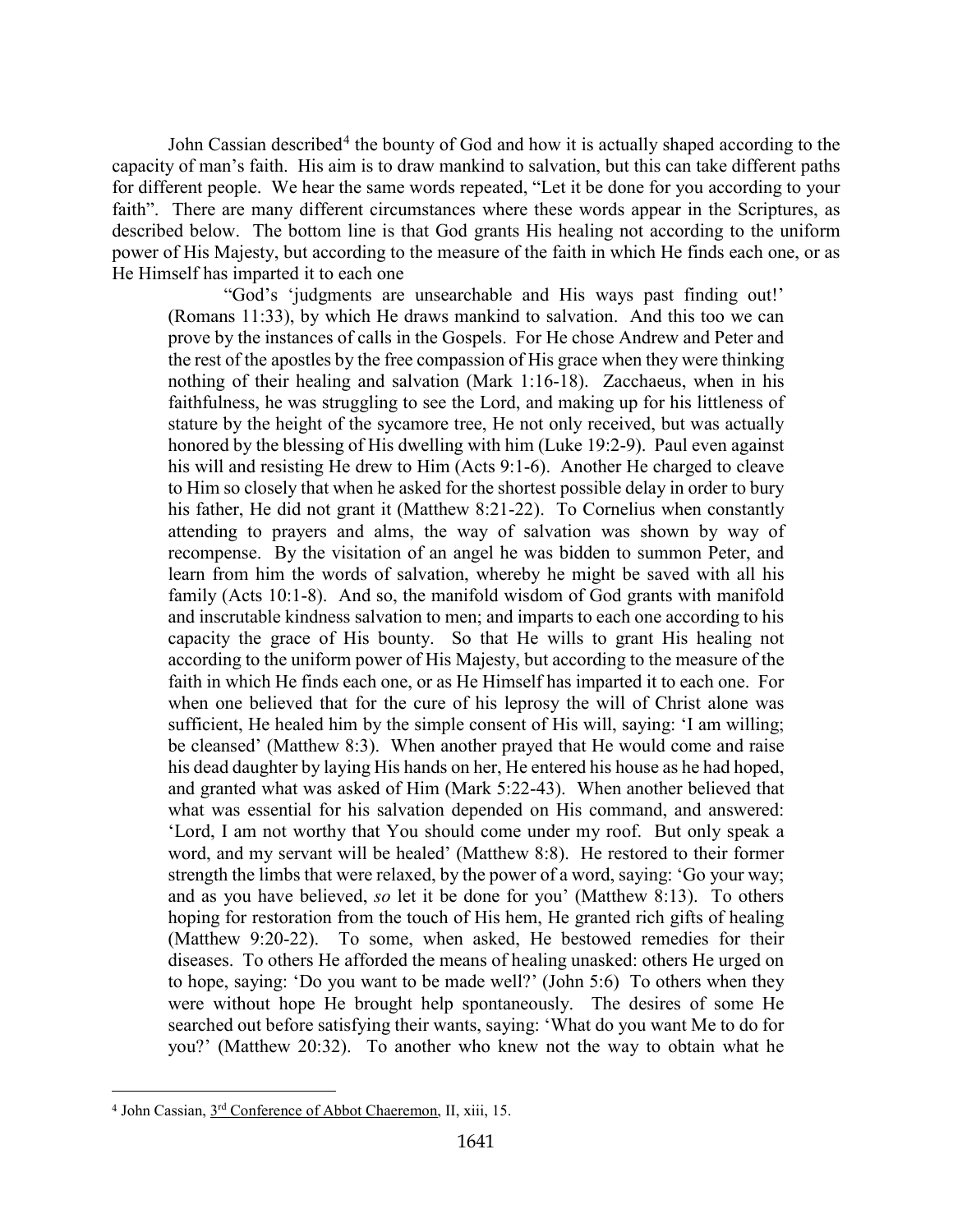desired, He showed it in His kindness, saying: 'Did I not say to you that if you would believe you would see the glory of God?' (John 11:40). Among some so richly did He pour forth the mighty works of His cures that of them the Evangelist **says, '**And when Jesus went out, He saw a great multitude; and He was moved with compassion for them, and healed their sick' (Matthew 14:14). But among others the unfathomable depth of Christ's beneficence was so stopped up, that it was said: 'Now He could do no mighty work there, except that He laid His hands on a few sick people and healed *them.* And He marveled because of their unbelief' (Mark 6:5-6). And so, the bounty of God is actually shaped according to the capacity of man's faith, so that to one it is said, 'According to your faith let it be to you' (Matthew 9:29). And to another: 'Go your way; and as you have believed, *so* let it be done for you' (Matthew 8:13); to another 'O woman, great *is* your faith! Let it be to you as you desire' (Matthew 15:28), and again to another: 'Receive your sight; your faith has made you well'" (Luke 18:42).

John Chrysostom pointed out<sup>[5](#page-3-0)</sup> how these blind men had nothing else going for them in their poverty and hopelessness. All they had was their fervor and desire for Jesus to heal them.

"Let us learn that though we are very vile and outcast, but yet approach God with earnestness, even by ourselves we shall be able to affect whatever we ask. Notice these men, how, having none of the apostles to plead with them, but rather many to stop their mouths, they were able to pass over the hindrances, and to come to Jesus Himself. Matthew bears witness to no confidence of life in them, but earnestness sufficed them instead of all."

"These then let us also emulate. Though God defers the gift, though there be many withdrawing us, let us not desist from asking. For in this way most of all shall we win God to us. See at least even here, how not poverty, not blindness, not their being unheard, not their being rebuked by the multitude, not anything else, impeded their exceeding earnestness. Such is the nature of a fervent and toiling soul."

Cyril of Alexandria concluded<sup>[6](#page-3-1)</sup>: "Understand from this, my beloved, that faith sets us also in Christ's presence, and so brings us to God, as for us to be even counted worthy of His words. For when the blind men were brought to Him, He asked them, "What do you want Me to do for you?'" (Luke 18:41). This is an important question in that it directs us to what is our real desire. Do we just want something physical or does our desire go beyond that to true spiritual insight? Do I really want to be free of being enslaved to the passions or do I really like the passions and just want something temporary?

John Cassian pointed out<sup>[7](#page-3-2)</sup> how we are given the grace of opportunities for salvation and prosperous undertakings by God. But it is up to us to follow up the blessings which God gives us with earnestness or indifference. Jesus passed by the blind men; this is grace. That they cried for mercy was an act of their own faith. The ten lepers were all healed after asking for mercy; that

<span id="page-3-0"></span><sup>5</sup> John Chrysostom, Homilies on Matthew, LXVI, 1.

<span id="page-3-1"></span><sup>6</sup> Cyril of Alexandria, Commentary on Gospel of Luke, Chapter 18, Homily 123, Studion Publishers, 1983, p. 500.

<span id="page-3-2"></span><sup>7</sup> John Cassian, Conference of Abbot Paphnutius, I, iii, 19.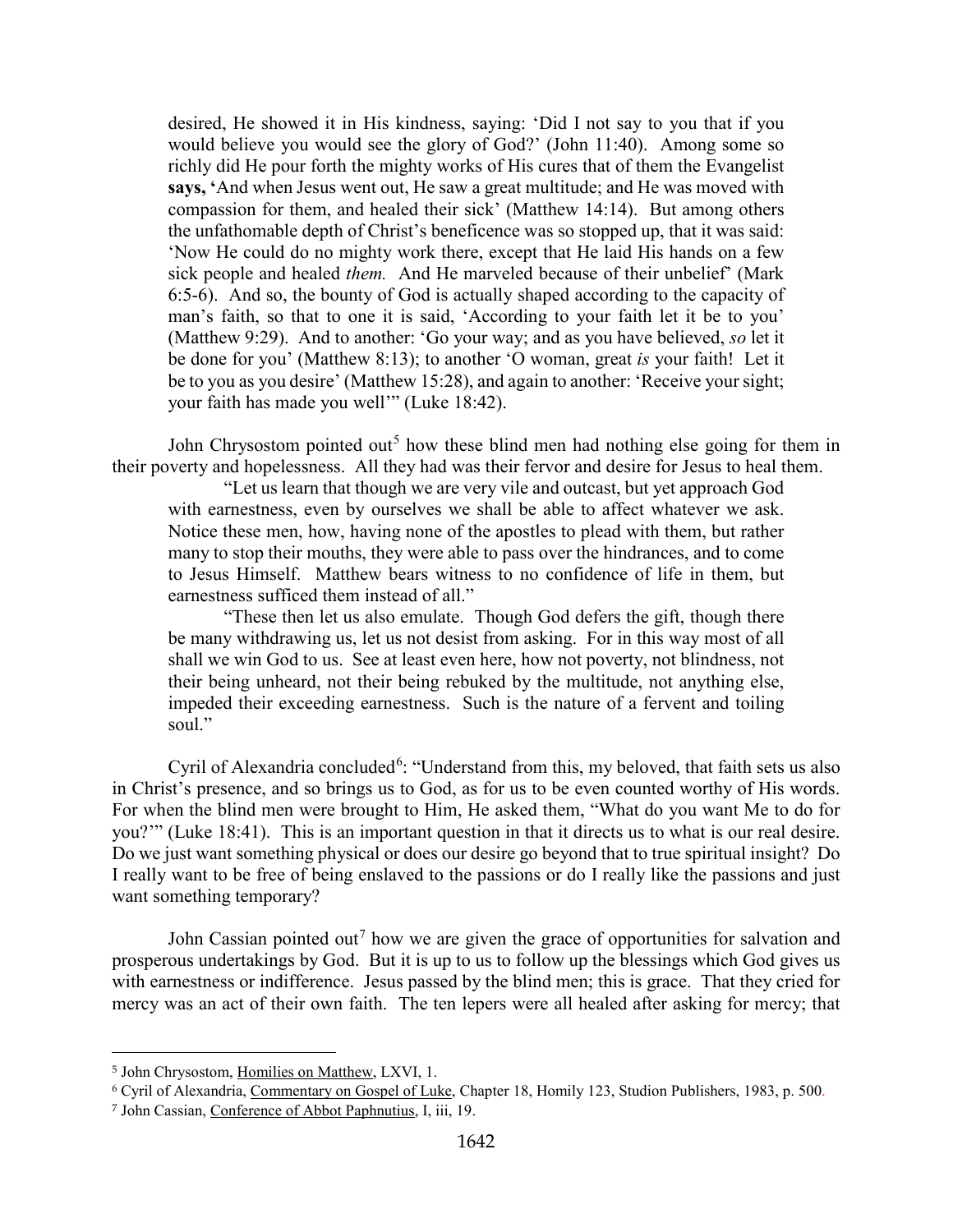was grace. When one of them returned to give thanks, that was the response of a grateful heart that the Lord looks for.

"Scripture declares that it was the free gift of God that Israel was brought into the land of promise, that many nations were destroyed before them, that nations more numerous and mightier than them were given up into their hands. But whether Israel utterly destroys them, or whether it preserves them alive and spares them, and whether or not it makes a league with them, and makes marriages with them or not, it declares lies in their own power. By this testimony we can clearly see what we ought to ascribe to free will, and what to the design and daily assistance of the Lord. It belongs to divine grace to give us opportunities of salvation and prosperous undertakings and victory: but that it is ours to follow up the blessings which God gives us with earnestness or indifference. This same fact we see is plainly taught in the healing of the blind men. For the fact that Jesus passed by them, was a free gift of Divine providence and condescension. But the fact that they cried out and said 'Have mercy on us, O Lord, Son of David!' (Matthew 20:31), was an act of their own faith and belief. That they received the sight of their eyes was a gift of Divine pity. But that after the reception of any blessing, the grace of God, and the use of free will both remain, the case of the ten lepers (Luke 17:12-19), who were all healed alike, shows us. For when one of them through goodness of will returned thanks, the Lord looking for the nine, and praising the one, showed that He was ever anxious to help even those who were unmindful of His kindness. For even this is a gift of His visitation; that he receives and commends the grateful one, and looks for and censures those who are thankless."

Cyril of Alexandria referred $8$  to Bartimaeus as being freed from a double blindness: first from the blindness of his eyes, and second from a blindness of heart and mind. The vision of his heart was infectious also in that it caused "all the people when they saw it, to give praise to God" (Luke 18:43). Thus, even the people that had rebuked Bartimaeus now began to see spiritually themselves. This happens to us also: as we see and hear from God, we help those around us to do so also. However, there will always be those who refuse to see: like the Scribes and Pharisees who crucified Jesus a few weeks after this.

John Chrysostom stated<sup>[9](#page-4-1)</sup> that Jesus seemed to always ask people what they wanted Him to do for them. This is to demonstrate their virtue and to show that they were worthy. After He healed them, they proved He was right by being grateful for the gift.

"Why does Jesus ask them what they wanted Him to do for them? Lest anyone should think that when they wish to receive one thing, He gives them another thing. This is usual with Him on every occasion, first to make clear and demonstrate to all the virtue of those He is healing, and then to apply the cure, that He might lead on the others likewise to emulation. Another reason He did it this way is to show that they were enjoying the gift worthily. This He did with respect to the Canaanite woman also (Matthew 15:22-28), this too in the case of the centurion (Matthew 8:5-13), this again as to her that had the issue of blood (Mark

<span id="page-4-1"></span><span id="page-4-0"></span><sup>8</sup> Cyril of Alexandria, Commentary on Gospel of Luke, Chapter 18, Homily 123, Studion Publishers, 1983, p. 501. <sup>9</sup> John Chrysostom, Homilies on Matthew, LXVI, 1.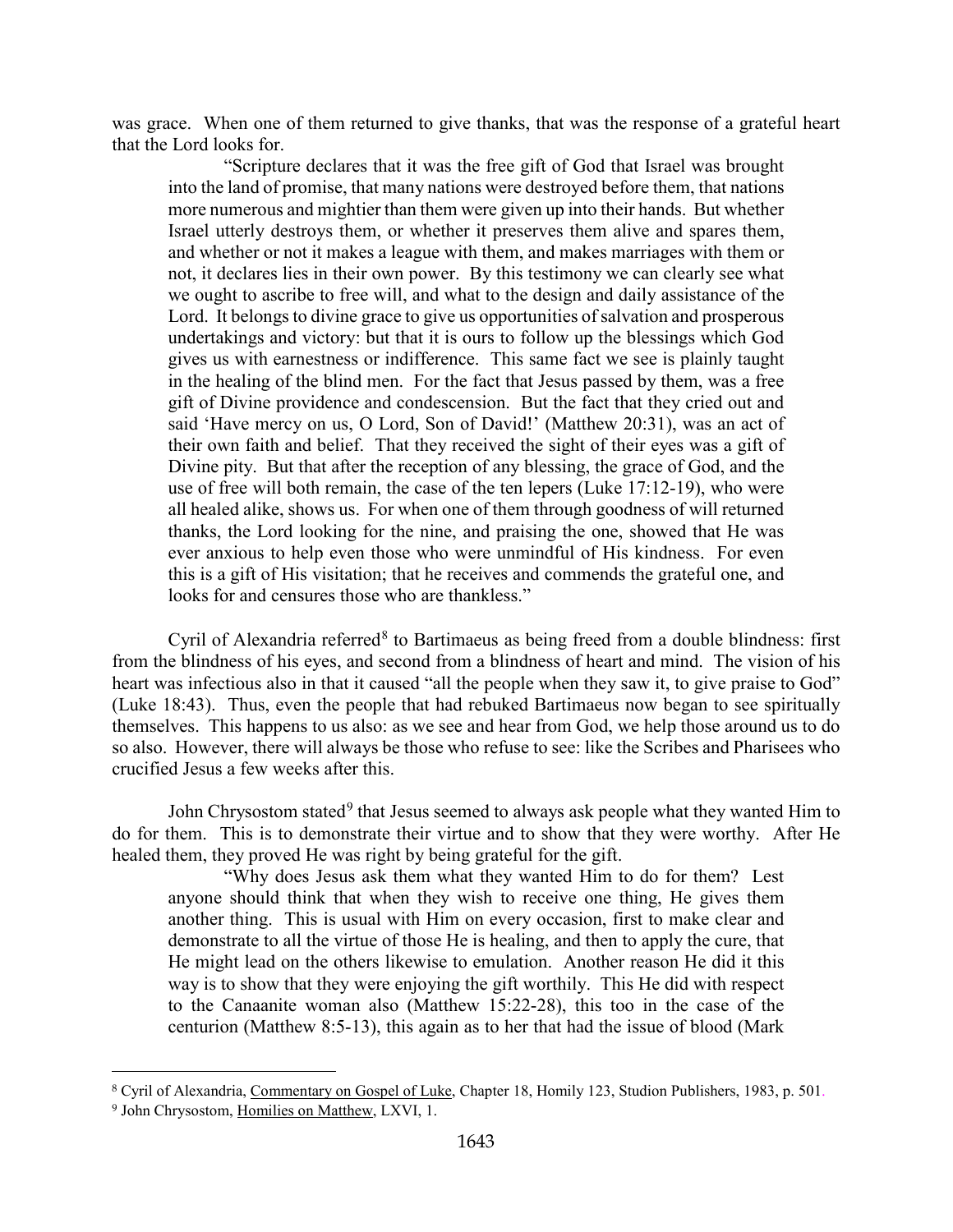5:25-35), or rather that marvelous woman even anticipated the Lord's inquiry. He didn't pass her by, but even after the cure singles her out. Such earnest care He had on every occasion to proclaim the good deeds of those that came to Him, and to show them to be much greater than they are; and He does this here also."

"Then, when they said what they wished, He had compassion on them, and touched them. For this alone is the cause of their cure, for which also He came into the world. But nevertheless, although it is mercy and grace, it seeks out the worthy. That they were worthy is clear, both from what they cried out, and from the fact that, when they had received, they did not hasten away, as many do, being ungrateful after the benefits. No, they were not like this, but were both persevering before the gift, and after the gift were grateful, for 'they followed Him'".

In early 30 AD, a few months before He was crucified, Jesus healed this pair of blind men near Jericho. They cried out to Jesus as He passed by, "Son of David, have mercy on us!" (Matthew 20:29-34) Jerome applied<sup>[10](#page-5-1)</sup> the wisdom of these blind men to our everyday life.

"Imitate those blind men for whose sake the Savior left His home and heritage and came to Jericho. They were sitting in darkness and in the shadow of death when the light shone upon them (Matthew 4:15-16). When they learned that it was the Lord who was passing by, they began to cry out saying: 'Son of David, have mercy on us' (Matthew 20:30). You too will have your sight restored, if you cry to Him, and cast away your filthy garments (Mark 10:50) at His call. 'When you turn and bewail yourself then you shall be saved, and then you shall be able to see where you have been'. Let Him but touch your scars and pass his hands over your eyeballs. Although you may have been born blind from the womb (John 9:1) and although your mother may have conceived you in sin (John 9:2-3), he will purge you with hyssop and you shall be clean, he will wash you and you shall be whiter than snow (Psalm 51:5, 7).

#### <span id="page-5-0"></span>**Other Blind Men Are Healed**

Jesus healed other blind men; for example, earlier during His 3-year public ministry, Jesus was followed by two blind men. This event is covered in more detail on the 7<sup>th</sup> Sunday of Pascha.

"When Jesus departed from there, two blind men followed Him, crying out and saying, 'Son of David, have mercy on us!' And when He had come into the house, the blind men came to Him. And Jesus said to them, 'Do you believe that I am able to do this?' They said to Him, 'Yes, Lord'. Then He touched their eyes, saying, 'According to your faith let it be to you'. And their eyes were opened. And Jesus sternly warned them, saying, 'See that no one knows it'. But when they had departed, they spread the news about Him in all that country" (Matthew 9:27-31).

These two men were not very well off physically, but were strong in the Faith. The two blind men, whose only lot in life was begging, kept crying out as they followed Jesus (i.e. following the noise of the crowd), "Son of David, have mercy on us!" (Matthew 9:27). This expression indicates that they recognized Jesus as Messiah. John Chrysostom stated<sup>[11](#page-5-2)</sup> that the prophets also

<span id="page-5-1"></span><sup>10</sup> Jerome, Letter to Sabinianus, CXLVII, 9.

<span id="page-5-2"></span><sup>&</sup>lt;sup>11</sup> John Chrysostom, Homilies on Matthew, XXXII, 1.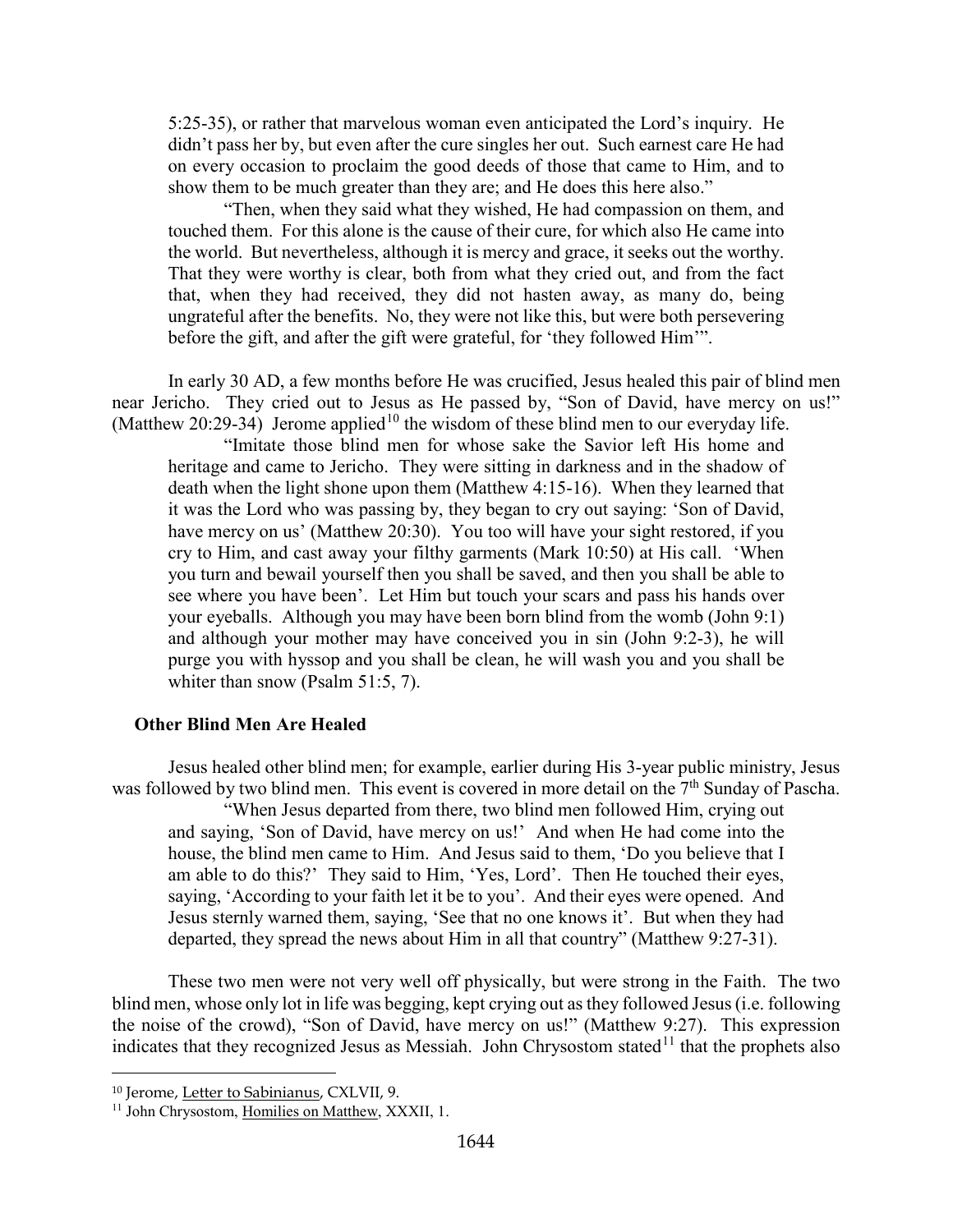used the term "Son of David" when addressing the king, whom they wished to honor and declare great (compare Isaiah 37:35). Jesus allowed the blind men to continue crying out to Him along the way as He traveled to the house He was to stay at that evening.

Chrysostom explained<sup>[12](#page-6-0)</sup> that there was a lot going on at this time. Jesus was trying to draw out the faith exhibited by the blind men; also, He was trying to show us to repel the glory that comes from the multitude. He was also instructing the Jewish leaders, who did exactly the opposite of the blind men. We note that the blind men progressed from calling Jesus "Son of David" to calling Him "Lord". Jesus did similar things for the paralytic, Jairus' daughter, the centurion, and His disciples from the storm.

Why can it be that Jesus put the blind men off, while they were crying out? Here again, He teaches us utterly to repel the glory that comes from the multitude. For because the house was near, He led them there to heal them in private. This is evident from the fact that He charged them to tell no one.

But this is no light charge against the Jews. When these blind men, though their eyes were struck out, receive the faith by hearing alone, but the Jews beheld the miracles, and having their sight to witness what was happening, do just contrary. Notice the earnestness of the blind men, both by their cry, and by their prayer itself. For they did not merely approach Him, but with loud cries, and saying nothing else but 'mercy'.

And they called Him 'Son of David', because the name was thought to be honorable. In many places, for instance, the prophets likewise so called the kings, whom they wished to honor, and to declare great. Having brought them into the house, Jesus put to them a further question. In many cases He made a point of healing after people asked, lest any should suppose Him to be rushing upon these miracles through vainglory. And not on this account alone, but to indicate also that they deserve healing, and that no one should say, 'If it was of mere mercy that He saved, all men ought to be saved'. For even His love to man has a kind of proportion; depending on the faith of those that are healed. But not for these causes only does He require faith of them, but since they called Him 'Son of David', He wanted to lead them up to what is higher. To teach them to entertain the imaginations they ought of Himself, He said, 'Do you believe that I am able to do this?' He did not say, 'Do you believe that I am able to entreat my Father, that I am able to pray' but, 'that I am able to do this?'

What then is their word? 'Yes, Lord'. They didn't call Him Son of David any more, but soar higher, and acknowledge His dominion. And then at last He for His part lays His hand on them, saying, 'According to your faith let it be to you'. And this He does to confirm their faith, and to show that they are participators in the good work, and to witness that their words were not words of flattery. For neither did He say, 'Let your eyes be opened', but, 'According to your faith let it be to you'; which He said to many of them that came unto Him. Before the healing of their bodies, He wanted to proclaim the faith in their soul; so, as both to make them more approved, and to render others more serious. Thus, with respect to the paralyzed also; for there too before giving nerve to the body, He raised up the fallen

<span id="page-6-0"></span><sup>12</sup> John Chrysostom, Homilies on Matthew, XXXII, 1.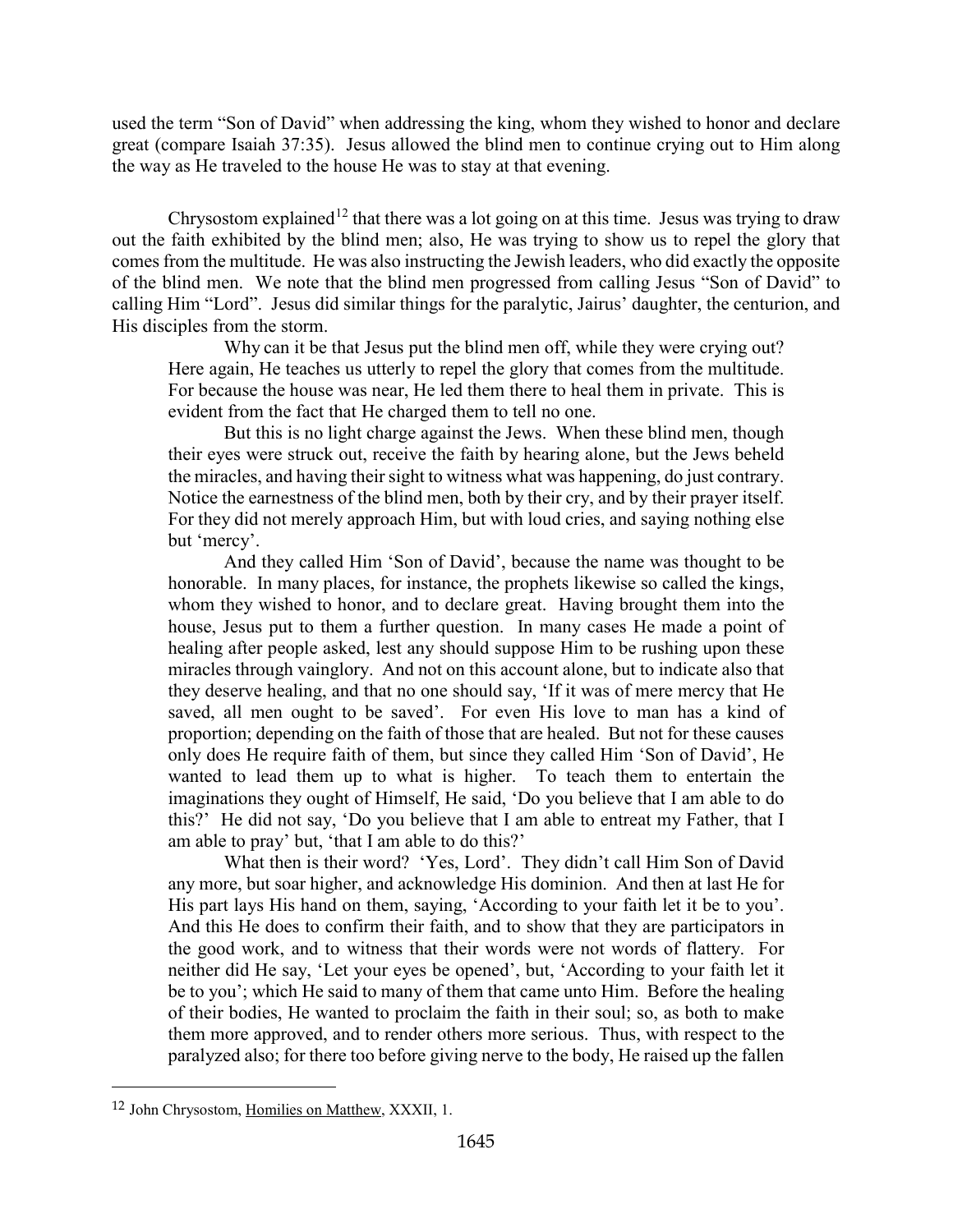soul, saying, 'Son, your sins are forgiven you' (Mark 2:3-5). And the young damsel too, when He had raised her up, He detained, and by the food taught her who her Benefactor was (Mark 5:42). In the case of the centurion also He did in like manner, leaving the whole to his faith (Matthew 8:5-13). When delivering His disciples from the storm on the sea, He delivered them first from their lack of faith (Matthew 14:24-32). Just so likewise in this case; He knew, even before their cry, the secrets of their mind; but that He might lead on others also to the same earnestness, He makes them known to the rest as well, by the result of their cure proclaiming their hidden faith.

Irenaeus of Lyons stated<sup>[13](#page-7-0)</sup> that man has free will and that this is under his own control. Man's faith is his own, just like his opinion is his own. With respect to faith, man is in his own power and we should cultivate that.

"Not merely in works, but also in faith, God has preserved the will of man free and under his own control, saying, 'According to your faith let it be to you' (Matthew 9:29); thus, showing that there is a faith specially belonging to man, since he has an opinion specially his own. And again, 'If you can believe, all things *are*  possible to him who believes' (Mark 9:23); and, 'Go your way; and as you have believed, *so* let it be done for you' (Matthew 8:13). Now all such expressions demonstrate that man is in his own power with respect to faith. And for this reason, 'He who believes in the Son has everlasting life; and he who does not believe the Son shall not see life, but the wrath of God abides on him' (John 3:36). In the same manner therefore the Lord, both showing His own goodness, and indicating that man is in his own free will and his own power, said to Jerusalem, 'O Jerusalem, Jerusalem, the one who kills the prophets and stones those who are sent to her! How often I wanted to gather your children together, as a hen gathers her chicks under *her* wings, but you were not willing! See! Your house is left to you desolate"" (Matthew 23:37-38).

Basil the Great stated<sup>[14](#page-7-1)</sup> that worship follows faith and faith is confirmed by power. The believer knows from what he believes and believes from what he knows. We may not comprehend, but still we know.

When did Abraham worship God? Was it not when he believed? And when did he believe? Was it not when he was called? Where in this place is there any testimony in Scripture to Abraham's comprehending? When did the disciples worship Him? Was it not when they saw creation subject to Him? It was from the obedience of sea and winds to Him that they recognized His Godhead (Matthew 8:27). Therefore, the knowledge came from the operations, and the worship from the knowledge. 'Do you believe that I am able to do this? They said to Him, "Yes, Lord"' (Matthew 9:28); and he worshipped Him. So, worship follows faith, and faith is confirmed by power. But if you say that the believer also knows, he knows from what he believes; and *vice versa* he believes from what he knows. We know God from His power. We, therefore, believe in Him who is known, and we worship Him who is believed in.

<span id="page-7-0"></span><sup>13</sup> Irenaeus of Lyons, Against Heresies, IV, xxxvii, 5.

<span id="page-7-1"></span><sup>14</sup> Basil the Great, Letter to Amphilochius, CCXXXIV, 3.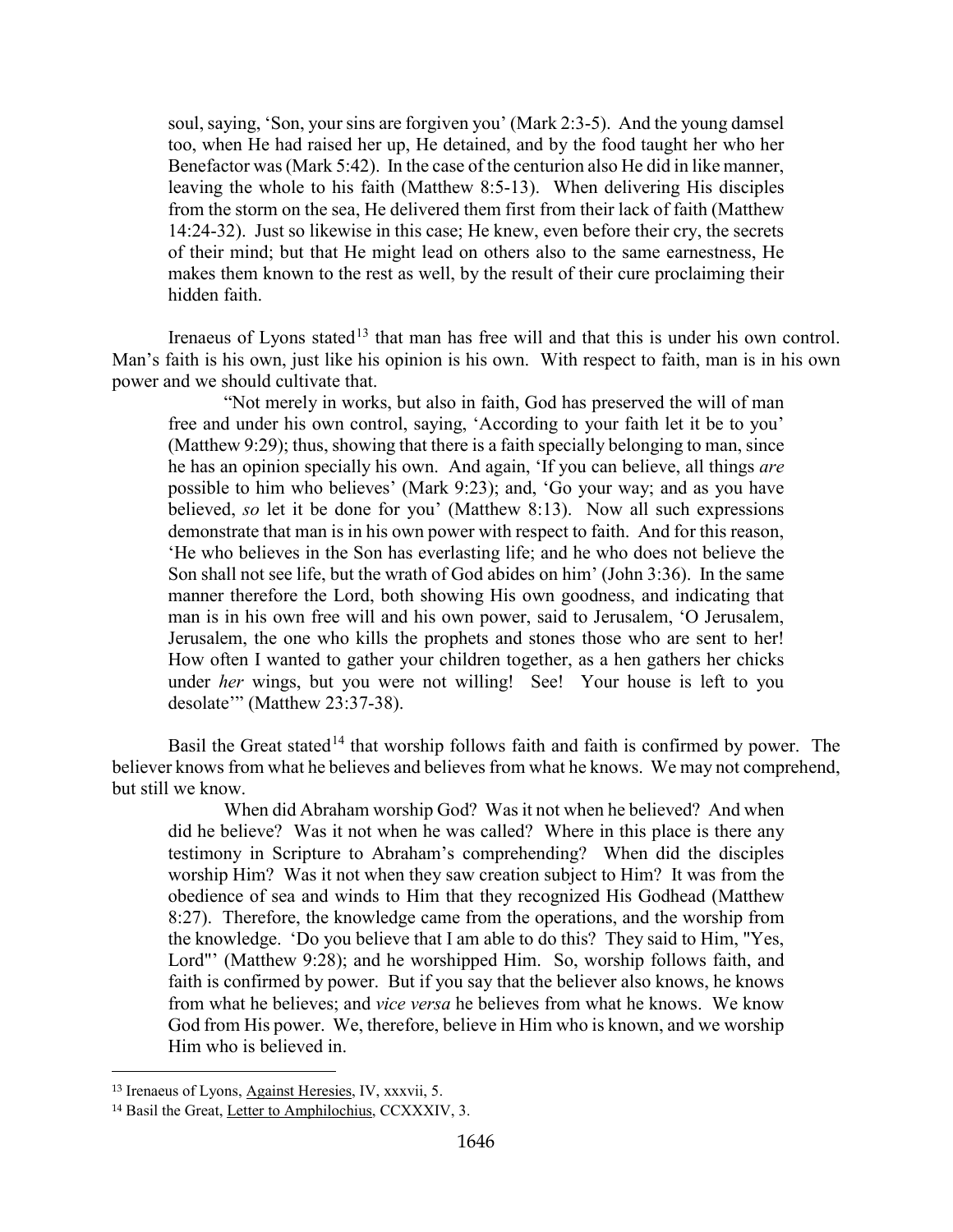Clement of Alexandria stated<sup>[15](#page-8-1)</sup> that nothing is lacking to faith; it is perfect and complete in itself. Having in anticipation grasped by faith that which is future, after the resurrection we receive it as present, as Christ said, "According to your faith let it be to you". In illumination (Baptism) what we receive is knowledge, and the end of knowledge is rest.

"He says, 'He who believes in the Son has everlasting life' (John 3:36). If, then, those who have believed have life, what remains beyond the possession of eternal life? Nothing is lacking to faith, as it is perfect and complete in itself. If anything is lacking to it, it is not wholly perfect. But faith is not lame in any respect; nor after our departure from this world does it make us wait, who have believed, and received without distinction the earnest of future good. But having in anticipation grasped by faith that which is future, after the resurrection we receive it as present, in order that that may be fulfilled which was spoken, 'According to your faith let it be to you' (Matthew 9:29). And where faith is, there is the promise; and the consummation of the promise is rest. So that in illumination what we receive is knowledge, and the end of knowledge is rest — the last thing conceived as the object of aspiration. Just as inexperience comes to an end by experience, and perplexity by finding a clear outlet, so by illumination must darkness disappear. The darkness is ignorance, through which we fall into sins, completely blind as to the truth. Knowledge, then, is the illumination we receive, which makes ignorance disappear, and endows us with clear vision. Further, the abandonment of what is bad is the adopting of what is better. For what ignorance has bound, is by knowledge loosed; those bonds are with all speed slackened by human faith and divine grace, our transgressions being taken away by one Paeonian medicine<sup>16</sup>, the baptism of the Word. We are washed from all our sins, and are no longer entangled in evil. This is the one grace of illumination, that our characters are not the same as before our washing."

## <span id="page-8-0"></span>**Lord Have Mercy**

The Church has taken the persistence of Bartimaeus and his friend to heart and the term "Lord have mercy" appears frequently in the Orthodox Liturgy. But there is a depth to this usage that often goes unappreciated.

The Greek word *eleos* meaning compassion or mercy is used widely in the New Testament as a noun, verb (to have mercy), adjective (merciful) and as a noun directed toward someone (compassionateness). This latter use of the root word *eleos* is often translated "*alms*!" Following is a summary of the use of *eleos*:

## **People Continuously Crying Out "Lord Have Mercy"**:

- Blind Bartimaeus and companion
- Two blind men: (Matthew 9:27-31)

<span id="page-8-1"></span><sup>15</sup> Clement of Alexandria, The Instructor, I, 6.

<span id="page-8-2"></span><sup>&</sup>lt;sup>16</sup> This term comes from ancient Mesopotamia where the goddess Gula presided over health and healing. The rod, intertwined with serpents, which today is the insignia of the medical profession, originated with her son, Ninazu. See [https://www.ancient.eu/article/687/health-care-in-ancient-mesopotamia/.](https://www.ancient.eu/article/687/health-care-in-ancient-mesopotamia/)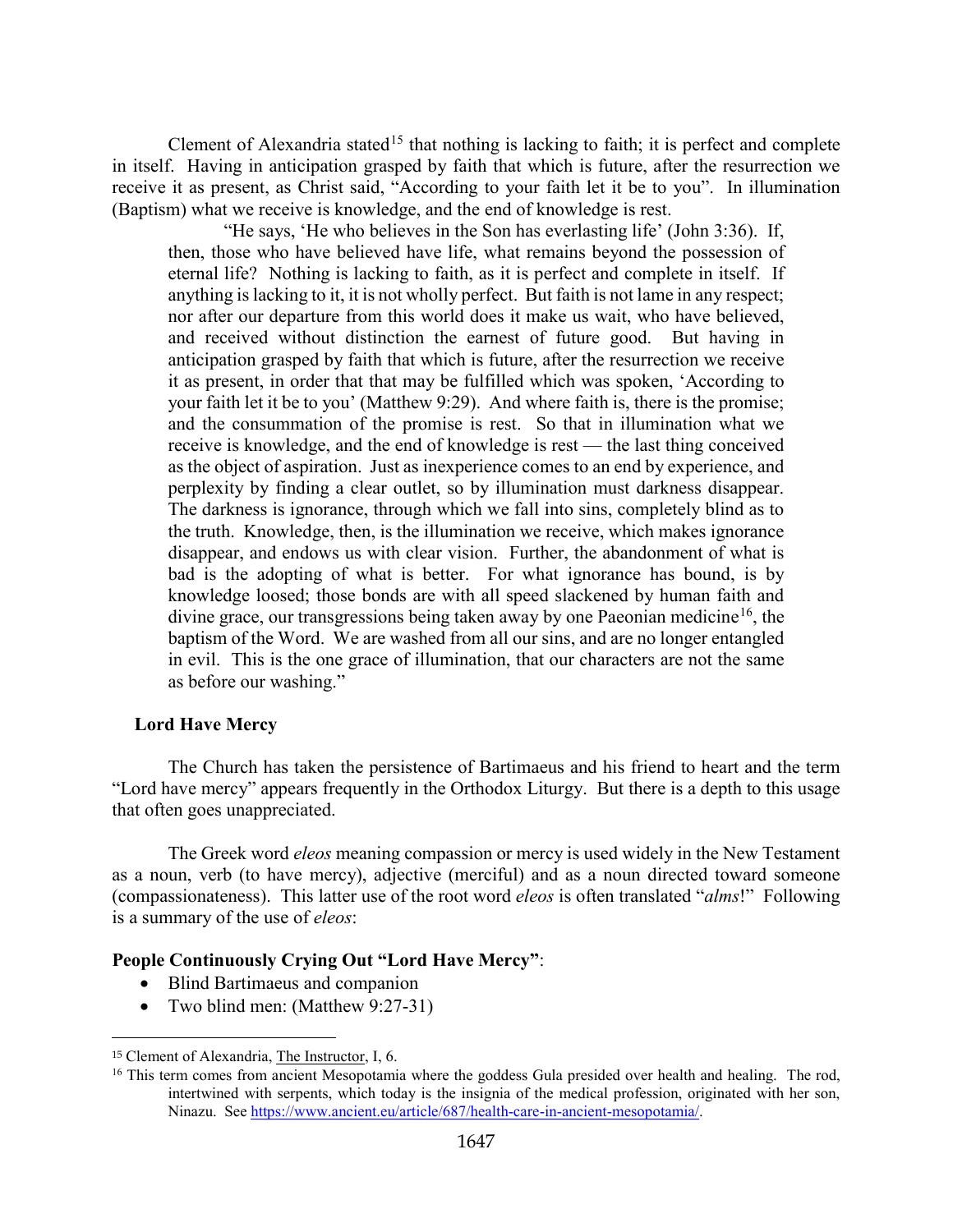- Canaanite woman for her daughter; (Matthew 15:21-28, Mark 7:24-30)
- Ten lepers:  $(Luke 17:11-19)$

# **People Begging, Imploring, Trembling, Prostrating**:

- Man for epileptic son: (Matthew 17:14-21, Mark 9:14-29, Luke 9:37-42)
- Jairus for daughter: (Luke  $8:40-56$ , Matthew  $9:18-26$ , mark  $5:21-43$ )
- Woman with hemorrhage: (Luke 8:43-48, Matthew 9:20-22, Mark 5:25-34)
- One leper: (Luke 5:12-16, Matthew 8:1-4, Mark 1:40-45)

In these last three cases, eleos isn't mentioned but is implied.

# **Many Times, the Lord Shows Mercy Without Specific Requests**:

- Virgin Mary at Incarnation (Luke 1:46-55)
- Elizabeth at the birth of John (Luke 1:57-58)
- Zachariah, regarding John's mission (Luke 1:67-79)
- The Apostle Paul (1 Corinthians 7:25, 1 Timothy 1:13-16)
- The Gadarene Demoniac (Mark 5:19)
- Epiphroditus (Philippians 2:27)
- The Gentiles (Romans 15:9, 1 Peter 2:10)
- All believers (Romans 11:30-32, 2 Corinthians 4:1, Ephesians 2:4, Titus 3:5, 1 Peter 1:3, Jude 21)
- God has mercy on whom He will (Romans 9:15-18)

# <span id="page-9-0"></span>**The Lord Desires Mercy, Not Sacrifice:**

Under the Old Testament Law, animal sacrifice was required for forgiveness of sins. The animal sacrifice represented judgment on the animal in place of the offeror, and this foreshadowed Christ's sacrifice for us. However, without mercy in one's heart, sacrifice is pointless. For example:

- The Prophets Hosea and Micah had said it (Hosea 6:6, Micah 6:6-8)
- The Scribes and Pharisees didn't understand it (Matthew 9:13, 12:7, 23:23)
- Judgment is without mercy to the one who has shown no mercy (James 2:13)
- The wisdom from above is full of mercy (James  $3:17$ )

# <span id="page-9-1"></span>**Mercy is Often Called "Alms":**

Exploring further the depth of the word *eleos*, it is often translated "alms" from its use in context. But "alms" are merely mercy shown from one person to another in terms of money. Following are some examples where *eleos* could be translated either "mercy" or "alms":

- The Good Samaritan showed mercy (Luke 10:37)
- Dorcas of Lydda was full of good works and of mercy (Acts 9:36)
- Cornelius of Caesarea showed much mercy to the people (Acts 10:1-2). His mercy went up as a memorial before God, (Acts 10:4) and was remembered in the sight of God (Acts 10:31).
- Paul took a collection in Achaia and Macedonia (Romans 15:25-28) at the end of his third missionary journey. He called this mercies and offerings for his nation (Acts 24:17).